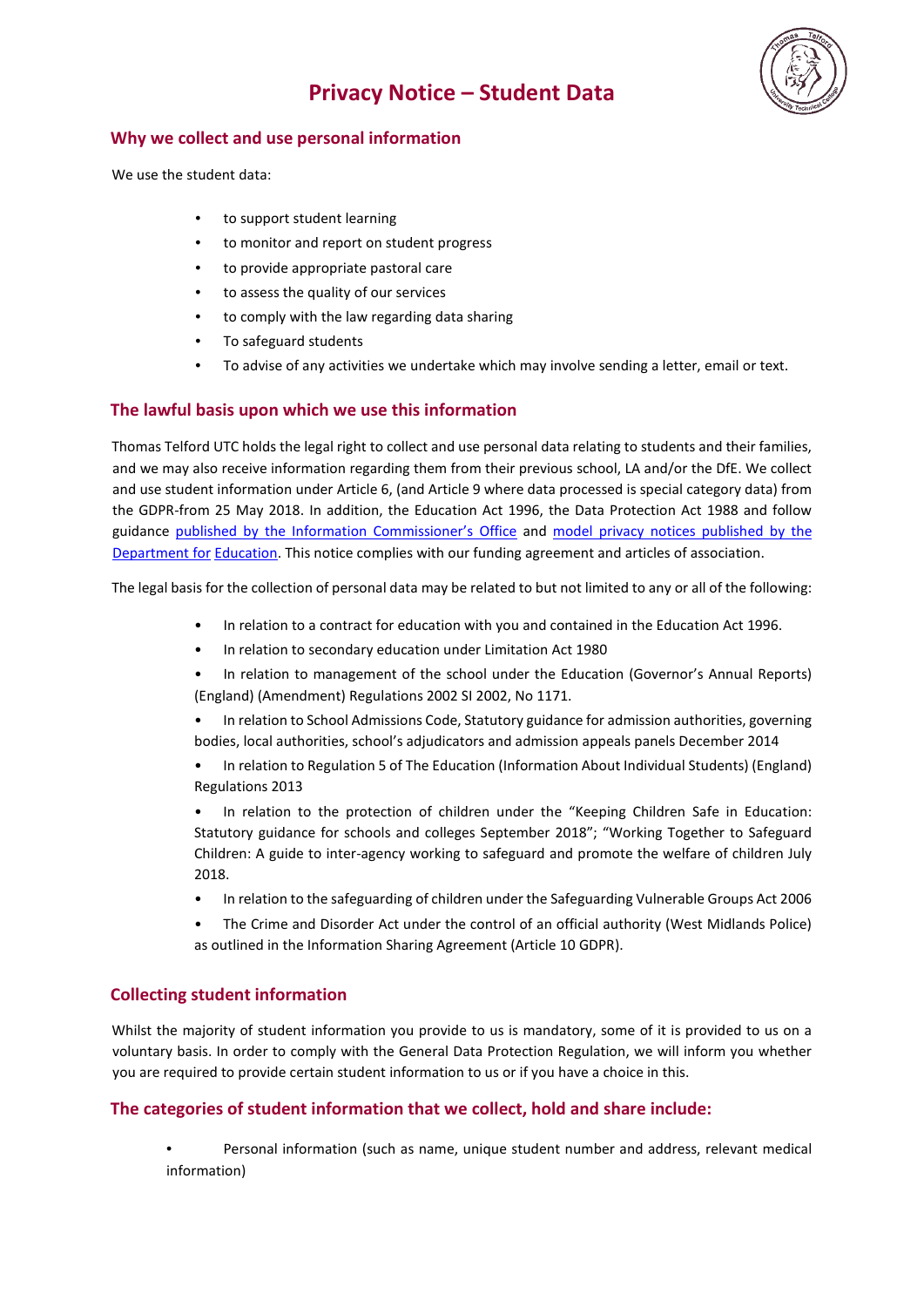- Characteristics (such as ethnicity, language, nationality, country of birth and free scho eligibility, SEND)
- Attendance information (such as sessions attended, number of absences and absence reasons, exclusions)
- Attainment information including both internal and external scores and grades.

## **Storing student data**

We hold student data for periods of between 3 - 6 years following students leaving us (and up to the age of 25 years for SEND students and safeguarding data).

In accordance with the GDPR, the school does not store personal data indefinitely (however, there may be exceptions to this, where we have obligations under our insurance cover scheme to retain data for indefinite or protracted periods); all other data is only stored for as long as is necessary to complete the task for which it was originally collected.

## **Who we share student information with**

In some cases, we may share your data with an outsourced third-party processor; however, this will only be done with your consent, unless the law requires the school to share your data. Where the school shares data with a third-party processor, consent for this is requested via our 'form booklet' which is completed by the parents of all students who enrol with us.

We routinely share student information with:

- schools that the student's attend after leaving us
- our local authority
- the Department for Education (DfE)
- The Learner Records Service (LRS) who give us a unique learner number (ULN) for each student as well as details of any other qualifications achieved before joining us.
- **Connections**
- School Nurse Service
- Local Support Teams, CAMHS and other children's services as relevant  $\Box$  West Midlands Police Student Panel

## **Why we share student information**

We do not share information about our students with anyone without consent unless the law and our policies allow us to do so.

We share students' data with the Department for Education (DfE) on a statutory basis. This data sharing underpins school funding and educational attainment policy and monitoring.

We are required to share information about our students with our local authority (LA) and the Department for Education (DfE) under section 3 of The Education (Information About Individual Students) (England) Regulations 2013.

We are required to share information about our students with the (DfE) under regulation 5 of The Education (Information About Individual Students) (England) Regulations 2013.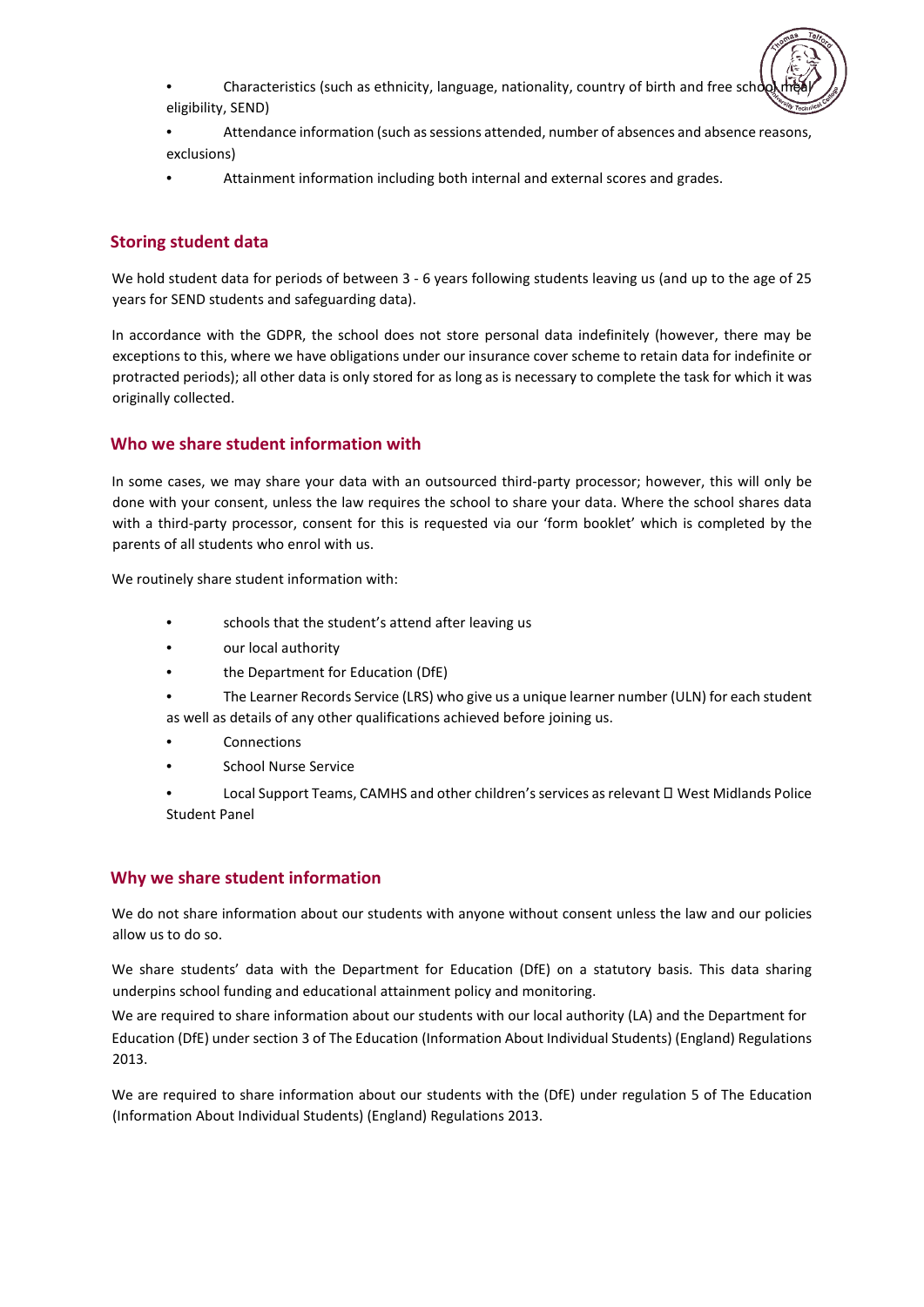#### **Data collection requirements:**



To find out more about the data collection requirements placed on us by the Department for Education (for example; via the school census) go [to https://www.gov.uk/education/data-collection-and-censuses-for-schools.](https://www.gov.uk/education/data-collection-and-censuses-for-schools)

## **Youth support services**

#### **Students aged 13+**

As our students are over 13, we also pass student information to our local authority and / or provider of youth support services as they have responsibilities in relation to the education or training of 13-19 year olds under section 507B of the Education Act 1996.

This enables them to provide services as follows:

- youth support services
- careers advisers

A parent or guardian can request that **only** their child's name, address and date of birth is passed to their local authority or provider of youth support services by informing us. This right is transferred to the child / student once he/she reaches the age 16.

#### **Students aged 16+**

We will also share certain information about students aged 16+ with our local authority and / or provider of youth support services as they have responsibilities in relation to the education or training of 13-19 year olds under section 507B of the Education Act 1996.

This enables them to provide services as follows:

- post-16 education and training providers
- youth support services
- careers advisers

For more information about services for young people, please visit our local authority website.

#### **The National Student Database (NPD)**

The school is required to share students' data with the DfE on a statutory basis.

The NPD is owned and managed by the Department for Education and contains information about students in schools in England. It provides invaluable evidence on educational performance to inform independent research, as well as studies commissioned by the Department. It is held in electronic format for statistical purposes. This information is securely collected from a range of sources including schools, local authorities and awarding bodies.

We are required by law, to provide information about our students to the DfE as part of statutory data collections such as the school census and early years' census. Some of this information is then stored in the NPD. The law that allows this is the Education (Information About Individual Students) (England) Regulations 2013.

To find out more about the NPD, go t[o https://www.gov.uk/government/publications/national-student](https://www.gov.uk/government/publications/national-pupil-database-user-guide-and-supporting-information)[databaseuser-guide-and-supporting-information.](https://www.gov.uk/government/publications/national-pupil-database-user-guide-and-supporting-information)

The department may share information about our students from the NPD with third parties who promote the education or well-being of children in England by: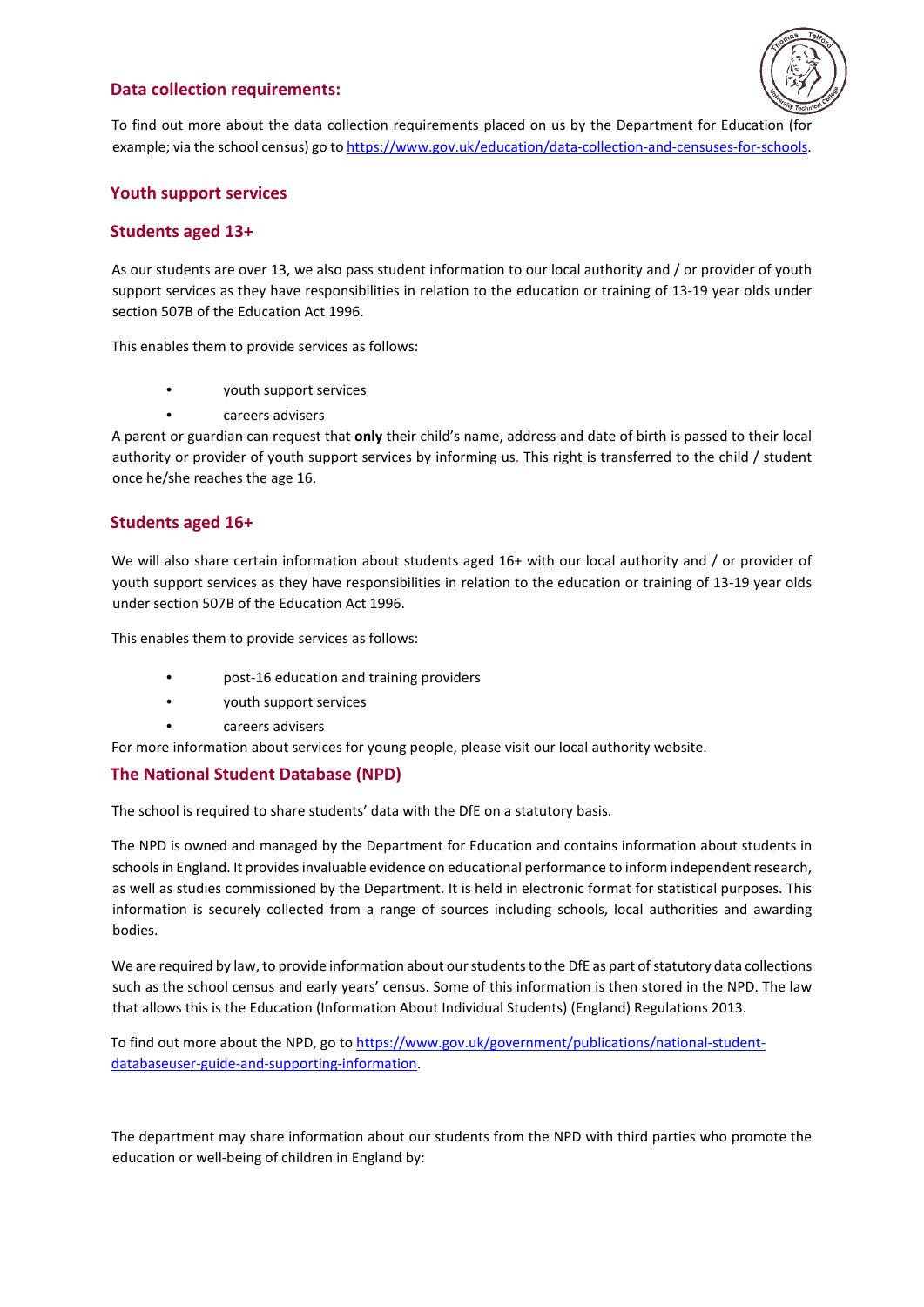

- conducting research or analysis
- producing statistics
- providing information, advice or guidance

The Department has robust processes in place to ensure the confidentiality of our data is maintained and there are stringent controls in place regarding access and use of the data. Decisions on whether DfE releases data to third parties are subject to a strict approval process and based on a detailed assessment of:

- who is requesting the data
- the purpose for which it is required
- the level and sensitivity of data requested: and
- the arrangements in place to store and handle the data

To be granted access to student information, organisations must comply with strict terms and conditions covering the confidentiality and handling of the data, security arrangements and retention and use of the data.

For more information about the department's data sharing process, please visit: [https://www.gov.uk/dataprotection-how-we-collect-and-share-research-data](https://www.gov.uk/data-protection-how-we-collect-and-share-research-data)

For information about which organisations the department has provided student information, (and for which project), please visit the following website: [https://www.gov.uk/government/publications/national](https://www.gov.uk/government/publications/national-pupil-database-requests-received)[studentdatabase-requests-received](https://www.gov.uk/government/publications/national-pupil-database-requests-received)

To contact DfE[: https://www.gov.uk/contact-dfe](https://www.gov.uk/contact-dfe)

#### **Requesting access to your personal data**

Under data protection legislation, parents and students have the right to request access to information about them that we hold. To make a request for your personal information, or be given access to your child's educational record, contact Jayne Round, Director of Operations.

You also have the right to:

- object to processing of personal data that is likely to cause, or is causing, damage or distress
- prevent processing for the purpose of direct marketing
- object to decisions being taken by automated means
- in certain circumstances, have inaccurate personal data rectified, blocked, erased or destroyed; and
	- claim compensation for damages caused by a breach of the Data Protection regulations

If you have a concern about the way we are collecting or using your personal data, we request that you raise your concern with us in the first instance. Alternatively, you can contact the Information Commissioner's Office [at https://ico.org.uk/concerns/](https://ico.org.uk/concerns/)

#### **When will this notice be updated?**

We reserve the right to vary and amend this privacy notice to comply with the changes to legislation. An up to date copy of this notice will be available on the school website.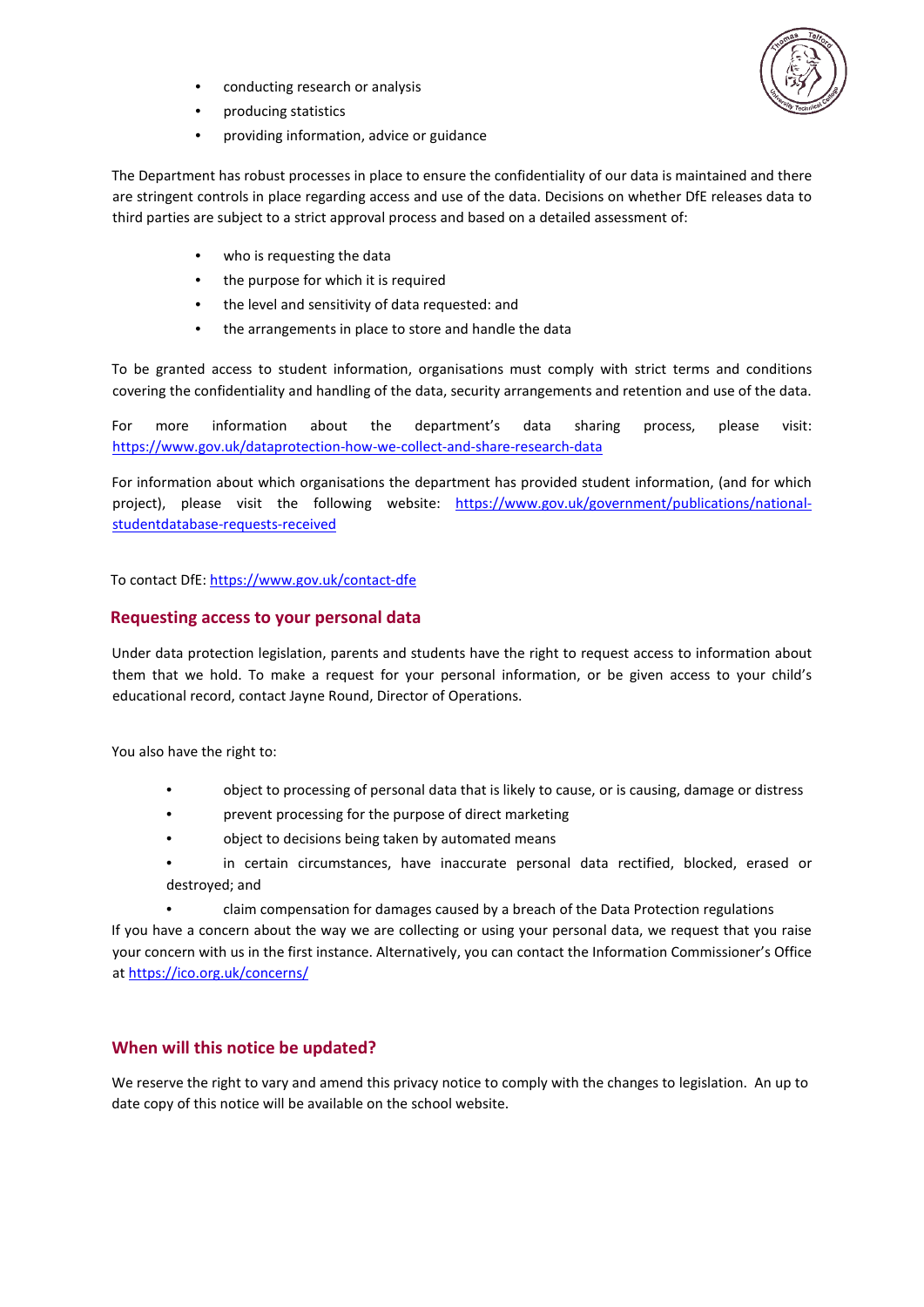### **Privacy Notice – Coronavirus - Track and Trace**



Responding to the Coronavirus advice from the Government is an obligation on all schools in England.

The development of the NHS 'Track and Trace' scheme is a key part of the government plan to manage Coronavirus.

As more pupils are returning to our schools, the safety and wellbeing of pupils, staff and their families is a priority.

Planning to manage a safe return is in place, however our responsibility extends beyond the school gates.

We hold a lot of data, and it may be necessary for us to share that data on request from NHS Track and Trace workers.

We will do this and will paly our part in making this process as effective as possible.

It is likely that we will be asked to provide contact details if a case of Coronavirus or a suspected case arises in our school.

There is an obligation to support the government planning. We will provide details as requested to do this.

We will be sharing data on the basis that this is a Public Duty (see below) and that in the case of any health data it is necessary for the public interest, as set out.

Please be assured that we will keep a record of information that we share.

This Privacy Notice should be read in alongside the other GDPR and Data Protection on our website.

If you have any questions please contact the school office.

## **NHS Test and Trace and the law**

The law on protecting personally identifiable information, known as the General Data Protection Regulation (GDPR), allows Public Health England to use the personal information collected by NHS Test and Trace.

The section of the GDPR that applies is:

Article 6(1)(e) 'processing is necessary for the performance of a task carried out in the public interest or in the exercise of official authority vested in the controller'

As information about health is a special category of personal information, a further section of the GDPR applies:

Article 9(2)(i) 'processing is necessary for reasons of public interest in the area of public health, such as protecting against serious cross-border threats to health or ensuring high standards of quality and safety of healthcare'

Public Health England also has special permission from the Secretary of State for Health and Social Care to use personally identifiable information without people's consent where this is in the public interest. This is known as 'Section 251' approval and includes the use of the information collected by NHS Test and Trace to help protect the public from coronavirus. The part of the law that applies here